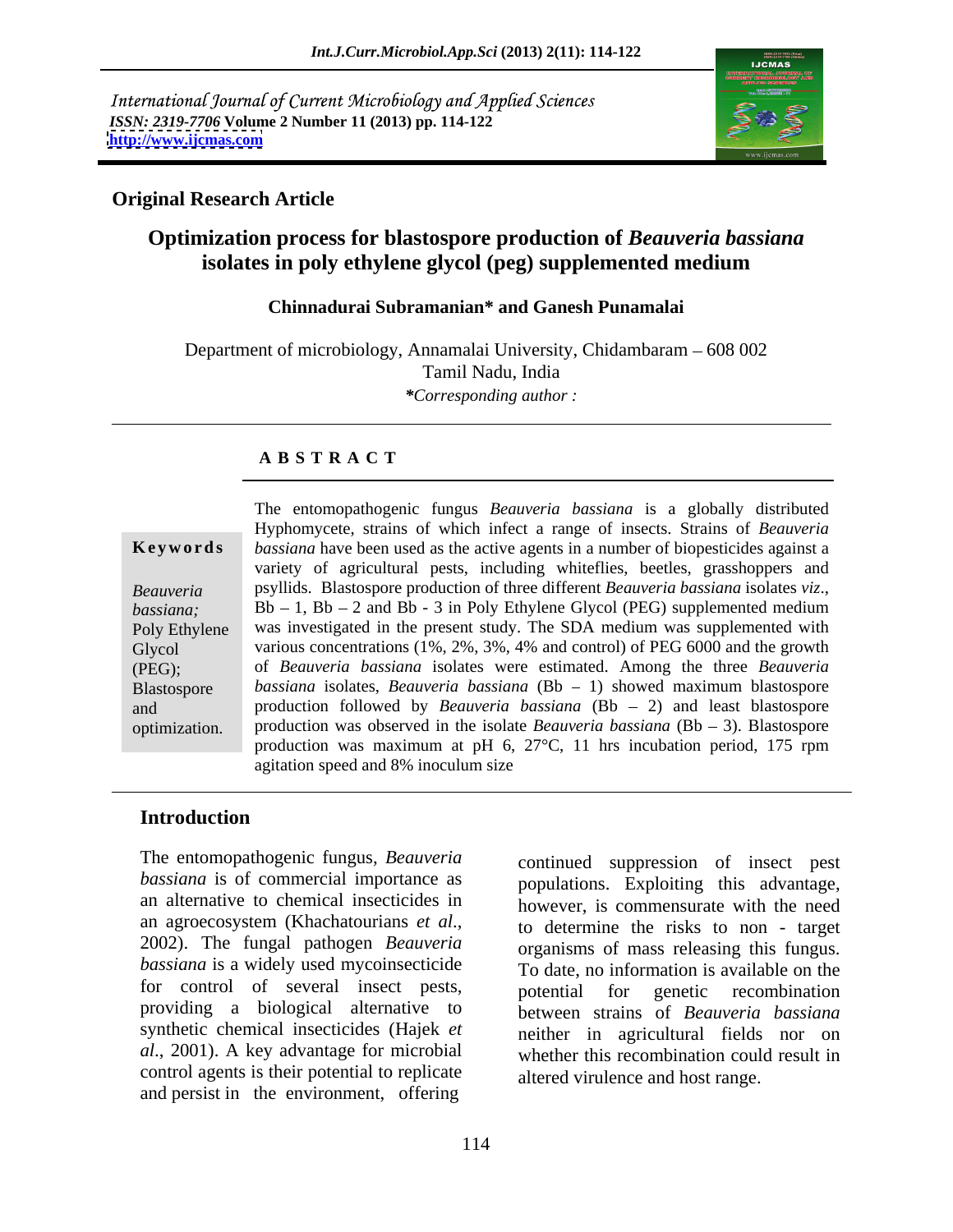*Beauveria* species attack many insect species worldwide. Species range from the ubiquitous insect pathogen *Beauveria bassiana* (Balsamo) Vuillemin to rare species but the entomogenous life - style is Blastospore production using liquid regions and the most widely used species culture. Blastospore - based

cells on the infected insects. However, the and curtailed the mycelial pellet spores is same. The death of insect may 2005). result due to non - availability of nutrients, invasion of organs by fungus and toxicosis **Materials and Methods** due to toxins produced by *Beauveria bassiana.* After the death of the insect, fungus grows saprophytically inside the body of the insects and produces Glycol (PEG) supplemented medium metabolites that may not allow other competing microbes to grow in the cadaver. It reproduces sexually in soils grown on Potato Dextrose Agar (PDA) in throughout the world and asexually in a test tubes at 27°C for ten days were used variety of insect hosts. In its asexual form, for the study. The culture was then grown it produces spores known as conidia which on Sabouraud's Dextrose Agar medium are wind dispersed. Once they are released (SDA) and the conidia was harvested they may land upon another insect host, or once again return to the soil where they 0.02% Tween 80 as wetting agent reproduce sexually retaining the properties (Rombach *et al.,* 1989). Spore load of the which make it an effective pest control and suspension was assessed using an

preventing the qualities which cause it to be harmful to beneficial insects (Boucias and Pendland, 1998).

prevalent (Glare, 2004; Glare *et al*., 2008; culture fermentation is vegetative fungal Sevim *et al.*, 2010). Currently, six species propagules that are the preferred mode of of this genus are recognized: *Beauveria* growth for many entomopathogens in the *bassiana*, *Beauveria clade*, *Beauveria* haemocoel of infected insects (Shimuzu *et brongniartii*, *Beauveria caledonica*, *Beauveria vermiconia* and *Beauveria* Vestergaard *et al.,* 1999; Askary *el al., amorpha* (Glare, 2004; Glare *et al*., 2008; 1999). Yeast - like growth allows the Sevim *et al*., 2010; Rehner and Buckley, fungus better access to the nutrients within 2005). Among these species, considerable the insect. Numerous entomopathogens of effort has been spent to develop *Beauveria* the genera *Beauveria, Lecanicillium* and *bassiana* as a biological control agent in *Metarhizium* can be induced to grow in a agriculture and forestry in temperate 'yeast - like' fashion in submerged liquid available commercially is *Beauveria* mycoinsecticides are currently produced *bassiana* (Meyling and Eilenberg, 2007; commercially by *Verticillium lecanii* and Goettel *et al*., 2005). *Beauveria bassiana .*The impact of Blastospores are produced during the fungal entomopathogens in liquid culture fermentation process in commercial was found to be significant (Vega *et al.,* production of spores where as aerial 2003). Poly Ethylene Glycol incorporation spores are produced on conidiogenous in the media increased the blastospores pathogenicity of blastospores and aerial development (Sreeramakumar *et al.,* Blastospore production using a*l*., 1993; Sieglaff *et al.,* 1997; culture. Blastospore - based nutrition on conidial yields for various and curtailed the mycelial pellet 2005).

# **Materials and Methods**

# **Blastospore production of** *Beauveria bassiana* **isolates in Poly Ethylene Glycol (PEG) supplemented medium**

*Beauveria bassiana* cultures regularly on Sabouraud's Dextrose Agar medium using sterilized distilled water using suspension was assessed using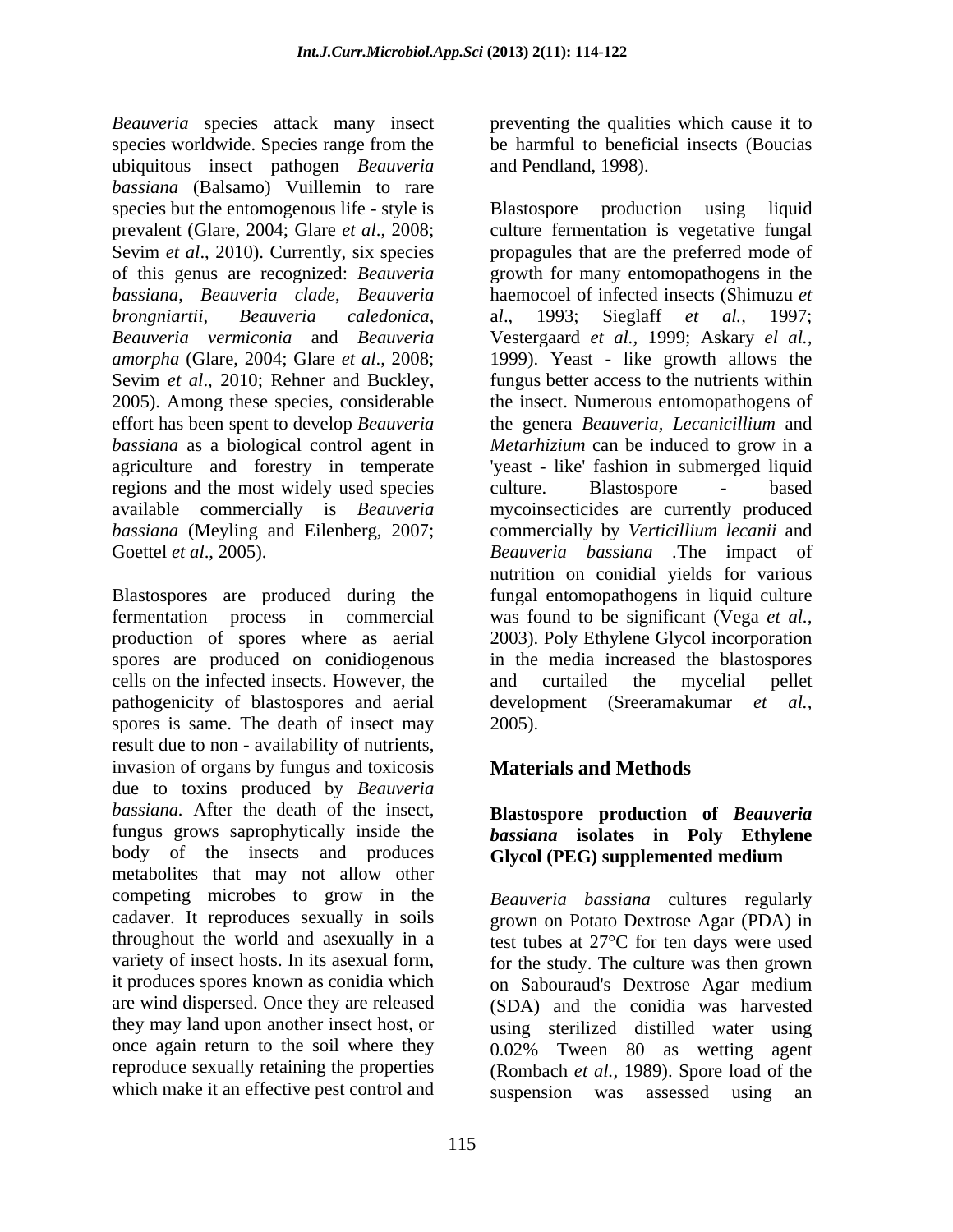improved Neubauer's haemocytometer. cent poly ethylene glycol and the pH was The effect of Polyethylene glycol 6000 on adjusted to 3, 4, 5, 6, 7 and 8 individually the biomass and spore load and virulence using 0.1 N HC1 and 0.1 N NaOH and were assessed using this suspension. they were sterilized and inoculated with Polyethylene glycol at different respective isolates. The inoculated concentrations *viz.,* 1, 2, 3 and 4 per cent (w/v) were prepared separately and blastospore production was estimated dispensed into 500 ml Erlenmeyer flask using Naubauer s Haemocytometer and containing 200 ml of Sabouraud's expressed as number of blastospores ml<sup>-1</sup> Dextrose broth per flask and the pH of the of broth. medium was adjusted to 6.5 using 0.1 N HC1 or NaOH. The flasks were sterilized in an autoclave at  $121^{\circ}$ C at 15 lbs pressure **Effect** of **temperature** on the for 20 min. Three replications were **blastospore production of** *Beauveria*  maintained for each treatment. The *bassiana* isolates in PEG supplemented conidial suspension (with a spore load of 1 medium  $\times$  10<sup>8</sup> ml<sup>-1</sup>) prepared from Sabouraud's ) prepared from Sabouraud's Dextrose Agar plates were inoculated to The conical flasks containing Sabouraud's the cooled medium at the rate of 3 ml per Dextrose Broth supplemented with 4 per 100 ml broth and incubated in an orbital cent poly ethylene glycol were inoculated rotary shaker at 150 rpm for 7 days at room temperature. After 24 hrs, the shaker incubated at different temperatures *viz.,*  speed was increased to 200 rpm to  $23^{\circ}C$ ,  $25^{\circ}C$ ,  $27^{\circ}C$ ,  $29^{\circ}C$ ,  $31^{\circ}C$  and  $33^{\circ}C$ . dislodge the mycelial bits. The suspension After 7 days of incubation, the respective without polyethylene glycol was treated as broths were tested for its blastospore control. After incubation, the broth was production individually using improved estimated for the blastospore production using Naubauer's Haemocytometer and the blastospore number was expressed in blastospores  $ml^{-1}$  of suspension. The other parameters like pellet number, pellet size, **blastospore production of** *Beauveria* wet, dry weight and blastospore *bassiana* **isolates in PEG supplemented** germination were also determined. For **medium** estimating the pellet size, 10 fully formed (spherical and loose) pellets per replicate were measured and for pellet number the The conical flasks containing numbers of such pellets per 10 ml were Sabouraud's Dextrose Broth

Dextrose Broth supplemented with 4 per

respective isolates. The inoculated medium was incubated for 7 days and the of broth.

# **Effect of temperature on the** *bassiana* **isolates in PEG supplemented medium**

individually with respective isolates and 23°C, 25°C, 27°C, 29°C, 31°C and 33°C. Naubauer's Haemocytometer.

# of suspension. The other **Effect of incubation period on the medium**

counted (Sreeramakumar *et al.,* 2005). supplemented with 4 per cent poly **Effect of pH on the blastospore** individually with respective isolates and **production of** *Beauveria bassiana*  incubated at different incubation period **isolates in PEG supplemented medium** *viz.*, 5, 7, 9, 11 and 13 days. After The different isolates of *Beauveria* tested for its blastospore production bassiana were tested in Sabouraud's individually using improved Naubauer's The conical flasks containing Sabouraud's Dextrose Broth ethylene glycol were inoculated *viz.,* 5, 7, 9, 11 and 13 days. After incubation, the respective broths were Haemocytometer.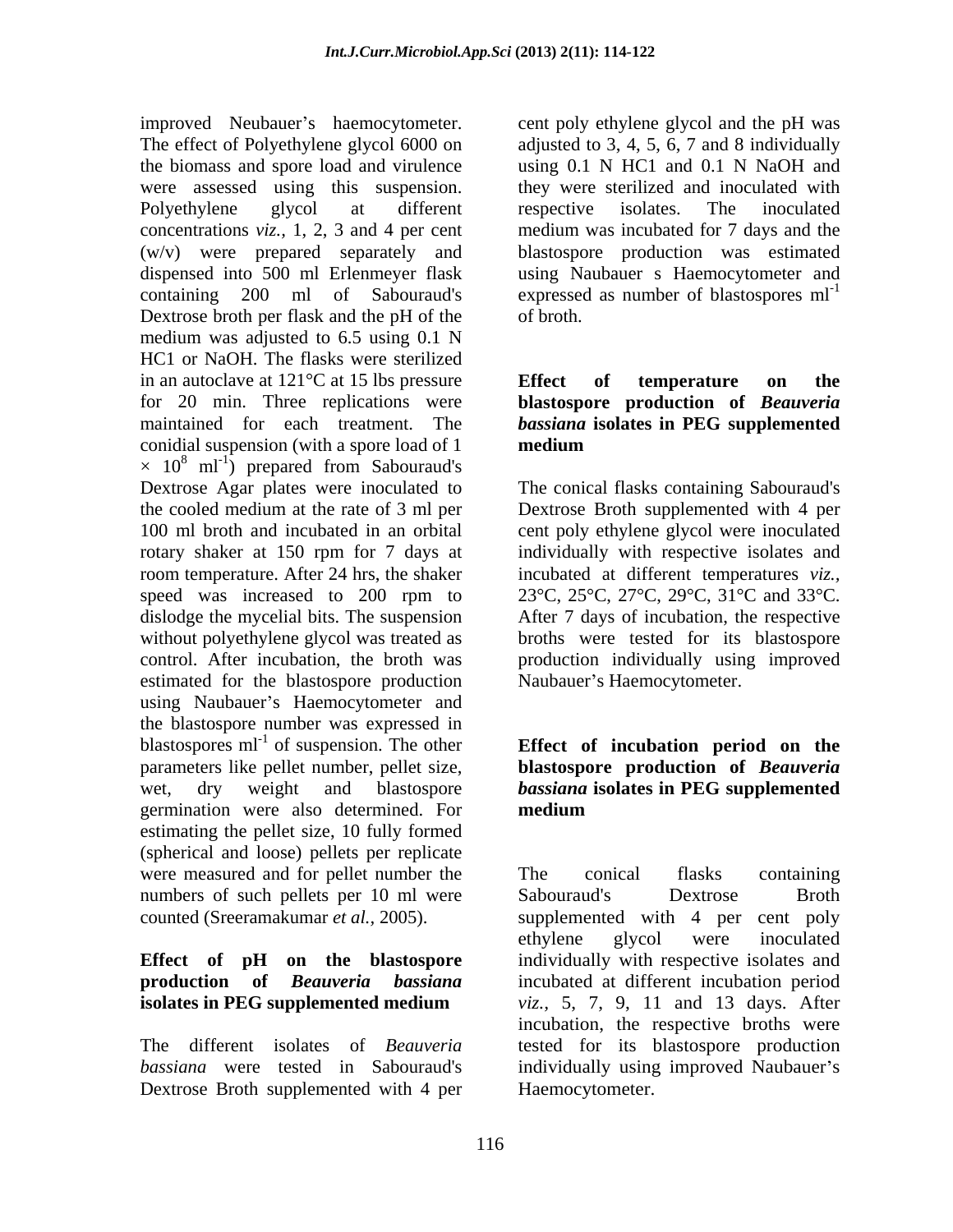# **Effect of shaking speed on the** *bassiana* **isolates in PEG supplemented**

The conical flasks containing have been shown to impact spore yield, Sabouraud's Dextrose Broth stability and biocontrol efficacy supplemented with 4 per cent poly (Humphreys *et al.,* 1989; Lane *et al.,* 1991). ethylene glycol were inoculated individually with respective isolates and incubated at different shaking speed *viz.,*  75, 100, 125, 150, 175 and 200 rpm individually and after incubation the Polyethylene glycol (PEG), a versatile respective broths were tested for its osmoticum has been used as an ingredient in blastospore production individually using

tested for its blastospore production individually using improved Naubauer s

Blastospores displayed the broadest binding characteristics of the *Beauveria bassiana* single - cell types, and they were able to SDA medium was supplemented with hind to hydrophobic weakly polar and various concentrations (1%, 2%, 3%, 4%) bind to hydrophobic, weakly polar and hydrophilic surfaces (Jackson *et al.,* 2007). Compared to conidia, these blastospore preparations show great promise as a bioinsecticidal propagule due to their rapid bassiana isolates, Beauveria bassiana (Bb<br>rate of germination on agar and on the  $-1$ ) showed maximum blastospore rate of germination on agar and on the  $-1$ ) showed maximum blastospore<br>cuticle of insects (Thomas *et al* 1987) production followed by *Beauveria* cuticle of insects (Thomas *et al.,* 1987; Jenkins and Prior, 1993; Vega *et al.,* 1999;

**blastospore production of** *Beauveria*  infective when applied to the insect host, **medium** techniques. In addition, nutritional and Jackson, 2007). Blastospores can be very are not amenable to simple drying environmental conditions in liquid media stability and biocontrol efficacy The blastospore production in the submerged conditions can be increased by addition of polymers.

improved Naubauer's Haemocytometer. Several fungal species that have biocontrol **Effect of inoculum size on the** shown to have varied effects on biomass **blastospore production of** *Beauveria* characteristics in addition to its influence *bassiana* **isolates in PEG** on the shelf - life and field performance of **supplemented medium** different fungal species. In any The conical flasks containing Sabouraud's addition of Polyethylene glycol (PEG) Dextrose Broth supplemented with 4 per increased more hyphal bits and thereby cent poly ethylene glycol were inoculated increased blastospore formation (Inch and individually with respective isolates at Trinci, 1987). Studies have shown that the different inoculums sizes *viz.,* 2, 4, 6, 8 medium water activity can be lowered and 10 per cent and incubated. After with the addition of Polyethylene glycol incubation, the respective broths were (PEG) to get increased conidial density and culture media for the mass production of potential. Polyethylene glycol has been different fungal species. In any entomopathogenic culturing medium, the colony forming units (Jin *et al.,* 1991).

Haemocytometer. Blastospore production of three different **Results and Discussion** Bb - 2 and Bb - 3 in Poly Ethylene Glycol *Beauveria bassiana* isolates *viz.*,  $Bb - 1$ , (PEG) supplemented medium was investigated in the present study and the results were furnished in Table  $-1$ . The SDA medium was supplemented with various concentrations (1%, 2%, 3%, 4% and control) of PEG 6000 and the growth of *Beauveria bassiana* isolates were estimated. Among the three *Beauveria bassiana* isolates, *Beauveria bassiana* (Bb -1) showed maximum blastospore production followed by *Beauveria bassiana* ( $Bb - 2$ ) and least blastospore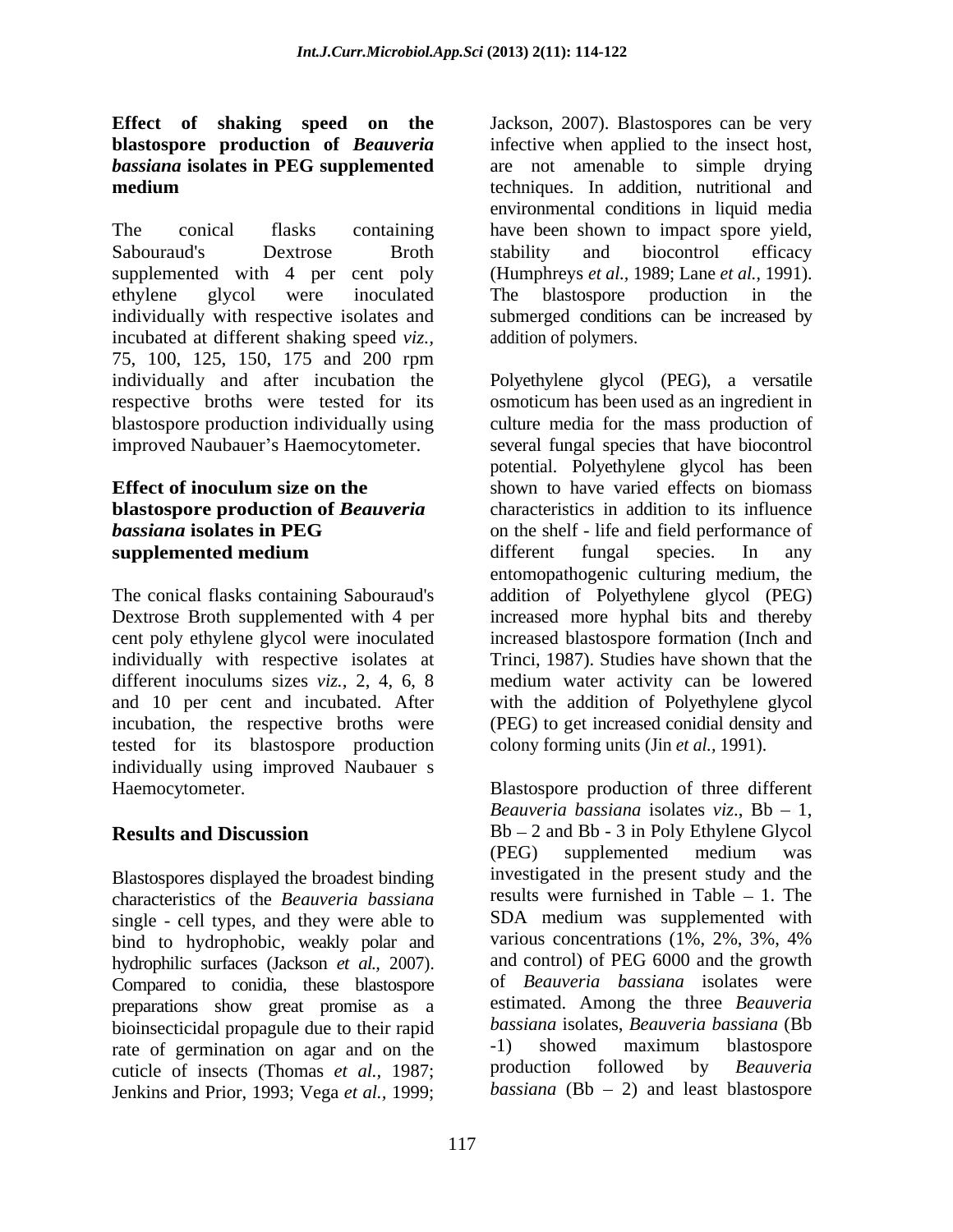production was observed in the isolate speed and inoculum size on the *Beauveria bassiana* (Bb – 3). Blastospore blastospore production of *Beauveria bassiana* (Bb - 3) was  $30.70 \times 10^9$ /ml

liquid cultures of certain entomopathogenic blastospore production was maximum in blastospores of *Beauveria bassiana* on liquid media containing peptone, peptone glucose, glucose peptone yeast extract. Blastospore production was studied at Results showed four-fold higher various incubation periods *viz*., 5 days, 7 production of blastospores in peptone - days, 9 days, 11 days and 13 days. glucose as compared to glucose-peptone Maximum blastospore production was yeast extract. Geetha and Balaraman recorded by the *Beauveria bassiana* (Bb (2001) reported that Polyethylene glycol (2%) favoured both higher biomass and followed by  $13^{\text{th}}$  day (42.85  $\times$  10<sup>9</sup>/ml blastospores in the case of *Beauveria* broth), 9<sup>th</sup> day  $(33.17 \times 10^9/\text{ml}$  broth) and *bassiana*. Polyethylene glycol at 6 per cent  $7<sup>th</sup>$  day  $(21.65 \times 10<sup>9</sup>/ml$  broth). Least concentration in Sabouraud's Dextrose blastospore production was observed Agar influenced both quality and quantity after 5 days  $(10.45 \times 10^9/\text{ml}$  broth) (Table of the biomass of *Hirsutella thompsonii* 4). Among the various shaking speed, (nonsynnematous) and *Hirsutella*  maximum blastospore production was *thompsonii* var. Synnematosa recorded by the *Beauveria bassiana* (Bb (synnematous) fungi in submerged culture  $-1$ ) at 175 rpm (69.98  $\times$  10<sup>9</sup>/ml broth) (Sreeramakumar *et al.*, 2005).  $\qquad \qquad$  followed by 125 rpm  $(50.35 \times 10^9/\text{ml})$ 

In the present study, the effect of pH, temperature, incubation period, shaking

production was maximum at 4% *bassiana* isolates in Poly Ethylene Glycol concentration followed by 3%, 2% and 1%. Least blastospore production was production at various pH *viz*., pH - 3, pH observed in the control. At 4% PEG  $6000$  4, pH - 5, pH - 6, pH - 7 and pH - 8 was concentration, blastospore production by investigated and maximum blastospore *Beauveria bassiana* (Bb  $-1$ ) was 37.09  $\times$  production was observed in *Beauveria*  $10^9$ /ml broth, *Beauveria bassiana* (Bb - 2) *bassiana* (Bb - 1) at pH - 6 (62.25  $\times$ produced 37.09  $\times$  10<sup>9</sup>/ml broth and 10<sup>9</sup>/ml broth) followed by pH – 5 (40.86  $\times$ blastospore produced by *Beauveria* 10<sup>9</sup>/ml broth), pH – 7 (28.12  $\times$  10<sup>9</sup>/ml  $^{9}$ /ml broth), pH – 4 (13.10  $\times$  10<sup>9</sup>/ml broth) and broth.  $pH - 8$  (10.08  $\times$  10<sup>9</sup>/ml broth) and least The addition of Polyethylene glycol  $-3(07.60 \times 10^9/\text{ml}$  broth) (Table - 2). suppressed the formation of pellets in Among the various temperatures tested, fungi having commercial value has been the *Beauveria bassiana*  $(Bb - 1)$  at  $27^{\circ}$ C reported (Humphreys *et al.*, 1989;  $(60.66 \times 10^9/\text{ml} \text{ broth}), 29^{\circ}\text{C}$   $(23.53 \times$ Kleespies and Zimmermann, 1992). The  $10^9$ /ml broth),  $25^{\circ}$ C (18.35  $\times$  10<sup>9</sup>/ml Polyethylene glycol at 2 per cent also broth),  $23^{\circ}$ C (12.45  $\times$  10<sup>9</sup>/ml broth) and favoured both higher biomass and  $31^{\circ}C$  (07.13  $\times$  10<sup>9</sup>/ml broth). Minimum blastospore in *Beauveria bassiana* and it blastospore production was recorded at also acts as water activity depressor  $33^{\circ}$ C (05.88  $\times$  10<sup>9</sup>/ml broth) (Table – 3). (Geetha and Balaraman, 2001). Bidochka *et*  Jin (2010) also reported the pH and other *al.* (1997) reported production of parameters influenced the spore yield of speed and inoculum size on the blastospore production of *bassiana* isolates in Poly Ethylene Glycol supplemented medium. The blastospore 4, pH - 5, pH - 6, pH - 7 and pH  $-$  8 was  $9/m1$ /ml  $^{9}$ /ml broth) and /ml broth) and  $9/ml$  broth) and loogt /ml broth) and least blastospore production was observed at pH blastospore production was maximum in /ml broth),  $29^{\circ}$ C (23.53  $\times$  $9/m1$ /ml  $9/ml$  broth) and /ml broth) and  $9/ml$  broth) Minimum /ml broth). Minimum *Beauveria bassiana.*

> $-1$ ) after 11 days (68.25  $\times$  10<sup>9</sup>/ml broth)  $9/m1$  broth) /ml broth)  $9/m1$ /ml  $9/m1$  broth) and /ml broth) and  $9/ml$  broth) Loost  $9/m1$  broth) (Toblo 1) at 175 rpm (69.98  $\times$  10<sup>9</sup>/ml broth)  $9/m1$  broth) /ml broth)  $9/m1$ /ml broth), 100 rpm  $(33.86 \times 10^9/\text{ml}$  broth)  $9/m1$  broth) /ml broth) and 75 rpm  $(21.25 \times 10^9/\text{ml} \text{ broth}).$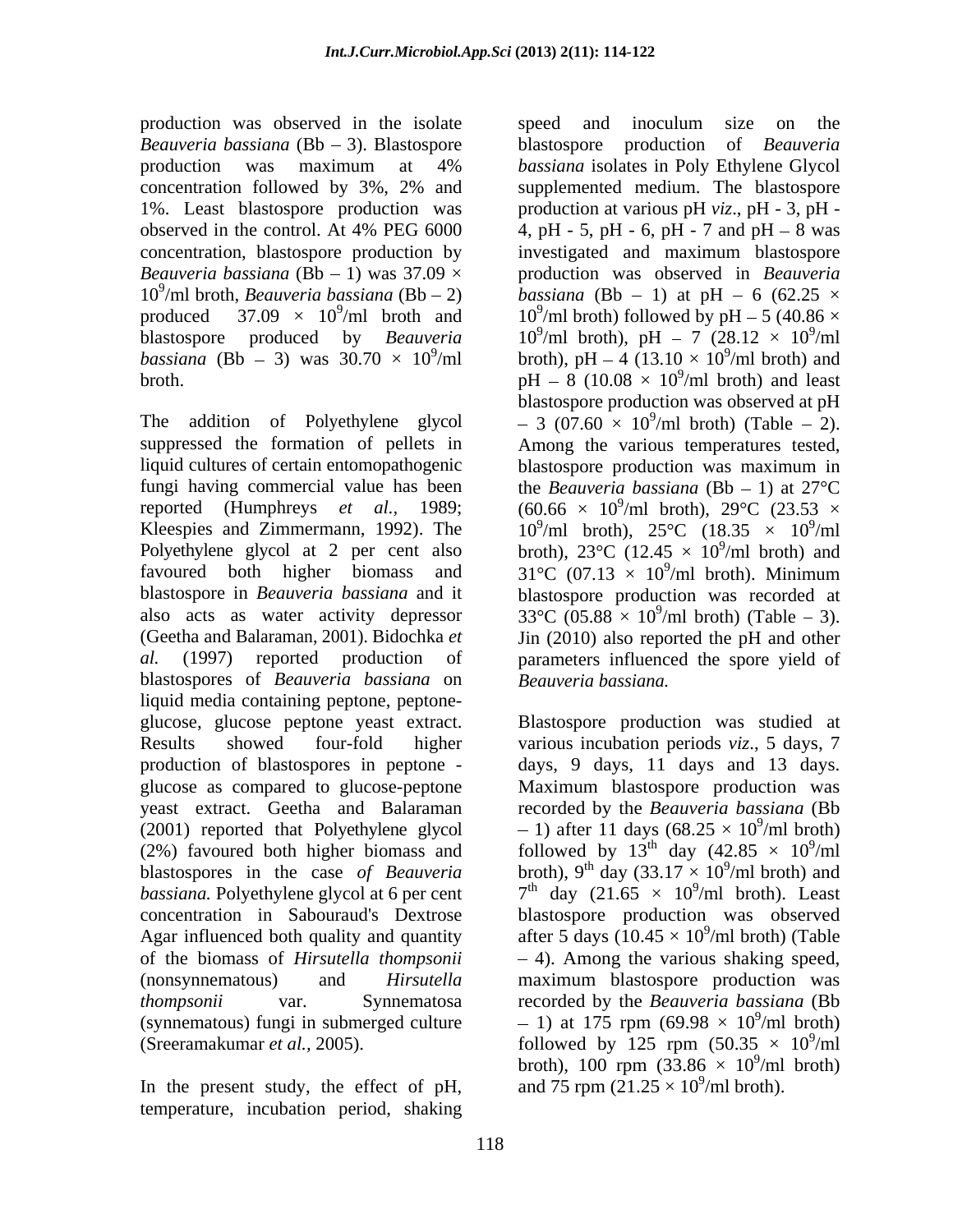## *Int.J.Curr.Microbiol.App.Sci* **(2013) 2(11): 114-122**

|    | <b>Concentration</b> |                    | Blastospores ml <sup>-1</sup> of broth ( $\times$ 10 <sup>9</sup> /ml broth) |                    |
|----|----------------------|--------------------|------------------------------------------------------------------------------|--------------------|
| No | of PEG 6000          | Beauveria bassiana | Beauveria bassiana                                                           | Beauveria bassiana |
|    | $(%^{(0)})(\theta)$  | $(Bb-1)$           | $(Bb-2)$                                                                     | $(Bb-3)$           |
|    |                      | 09.32              | 07.21<br>U ⊥.∠ J                                                             | 06.52              |
|    | ້⊷                   | 11.65              | 08.64                                                                        | 07.69              |
|    |                      | 13.58              | 11.15                                                                        | 10.25              |
|    |                      | 37.09              | 33.30                                                                        | 30.70              |
|    | Control              | 03.35              | 02.22                                                                        | 01.95              |

# **Table.1** Blastospore production of *Beauveria bassiana* isolates in Poly Ethylene Glycol (PEG) supplemented medium

**Table.2** Effect of pH on the blastospore production of *Beauveria bassiana* isolates in Poly Ethylene Glycol (PEG) supplemented medium

| ັບ  | <b>Isolates</b>                    |       | Blastospores at different levels of pH $(x)$ |                                    |                   | ΤÛ             | $^9$ ml <sup>-1</sup> broth) |
|-----|------------------------------------|-------|----------------------------------------------|------------------------------------|-------------------|----------------|------------------------------|
| No. |                                    | pH-   | $-$<br>– oH – ″                              | $pH -$                             | pH                | $pH -$         | $pH - 8$                     |
|     | Beauveria bassiana (Bb -           | 07.60 | 1010<br>19.19                                | 40.86                              | 62.25             | 28.12<br>20.12 | 10.08                        |
|     | Beauveria bassiana (Bb $ \infty$ ) | 04.88 | 08.62                                        | $\Delta \Box \Box \Box$<br>ن ن ا ک | $1 - 22$<br>`∪.J∠ | 1777<br>17.72  | 06.17                        |
|     | Beauveria bassiana (Bb –           | 02.20 | 05.00                                        | 18.15                              | 3823<br>JU.Z.     | 10.33          | 04.52                        |

**Table.3** Effect of temperature on the blastospore production of *Beauveria bassiana* isolates in Poly Ethylene Glycol supplemented medium

|      | <b>Isolates</b>                 |                | Blastospores at different temperature levels | $(\times 10^9 \text{ ml}^{-1} \text{ broth})$ |                |               |                |
|------|---------------------------------|----------------|----------------------------------------------|-----------------------------------------------|----------------|---------------|----------------|
| No - |                                 | $23^{\circ}$ C | $25^{\circ}$ C                               | 270C<br>21 V                                  | $29^{\circ}$ C | $31^{\circ}C$ | $33^{\circ}$ C |
|      | auveria bassiana (Bb –          | 12.45          | 18.35                                        | 60.66                                         | 23.53          | 07.13         | 05.88          |
|      | <i>eauveria bassiana</i> (Bb –  | 10.53          | 15.75                                        | 53.55                                         | 20.18          | 05.25         | 03.15          |
|      | $(Bb -$<br>eauveria bassiana (P | 07.30          | 10.32<br>- - - - -                           | 45.35<br>$\cdot\cdot\cdot\cdot$               | 17.90          | 04.44         | 02.78          |

**Table.4** Effect of incubation period on the blastospore production of *Beauveria bassiana* isolates in Poly Ethylene Glycol supplemented medium

| <u>、</u> | <b>Isolates</b>             | <b>Blastospores at different incubation period</b><br>$(x 10^9 \text{ ml}^{-1} \text{ broth})$ |                   |                 |         |                  |  |  |  |  |  |
|----------|-----------------------------|------------------------------------------------------------------------------------------------|-------------------|-----------------|---------|------------------|--|--|--|--|--|
| No       |                             | - 1<br>5 davs                                                                                  | <sup>7</sup> days | 9 days          | 11 days | 13 days          |  |  |  |  |  |
|          | Beauveria bassiana (Bb – 1  | 10.45                                                                                          | 21.65             | 12 Q S<br>72.OJ | 68.25   | 33.17            |  |  |  |  |  |
|          | Beauveria bassiana (Bb $-2$ | 06.10                                                                                          | 18.33             | 36.05<br>JU.    | 60.18   | 27.18            |  |  |  |  |  |
|          | Beauveria bassiana (Bb –    | 03.88                                                                                          | 13.60             | 28.88           | 54.60   | $\Omega$<br>22.1 |  |  |  |  |  |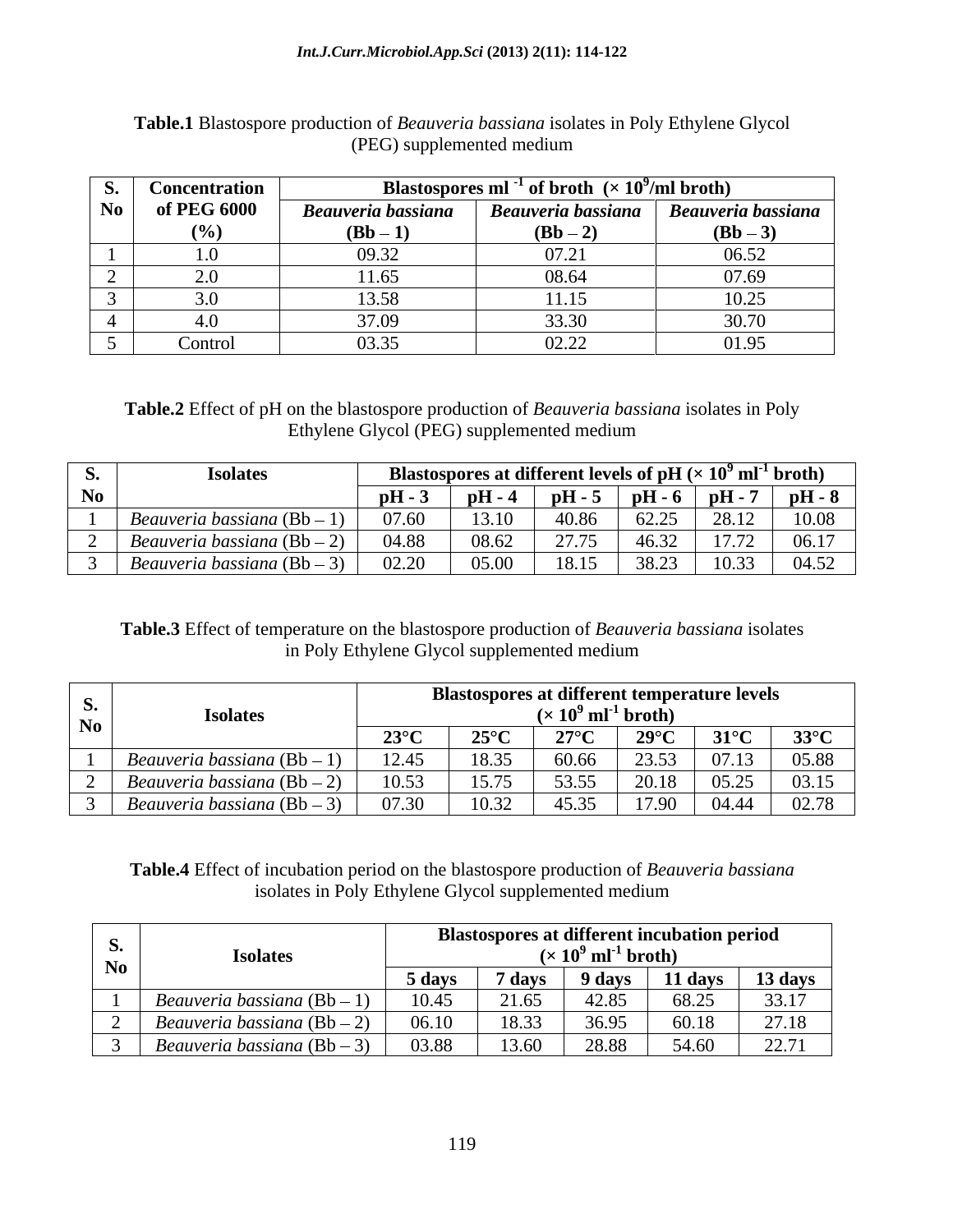|      | <b>Isolate:</b>              |          | Blastospores at different agitation speed (rpm) | $\times$ 10 <sup>9</sup> ml <sup>-1</sup> broth) |       |                     |
|------|------------------------------|----------|-------------------------------------------------|--------------------------------------------------|-------|---------------------|
| N0 - |                              | $75$ rpm | $100$ rpm                                       | $125$ rpm                                        |       | $150$ rpm $175$ rpm |
|      | uveria bassiana (Bb -        |          |                                                 | 33.86                                            | 50.35 | 69.98               |
|      | uweria bassiana (Bb –        | -09.16   | 16 Q5.                                          | $\Delta \epsilon$ 70                             | 42.15 | $\epsilon$ 2.75     |
|      | Beauveria bassiana (Bb $-$ 3 | -05.80   |                                                 | 22.60<br>44.UJ                                   | 27.20 | 58.37               |

**Table.5** Effect of agitation speed on the blastospore production of *Beauveria bassiana* isolates in Poly Ethylene Glycol supplemented medium

**Table.6** Effect of inoculum size on the blastospore production of *Beauveria bassiana* isolates in Poly Ethylene Glycol supplemented medium

| <b>Isolates</b>                         |       | Blastospores at different inoculum size $(\%)$<br>$(\times 10^9 \text{ ml}^{-1} \text{ broth})$ |                |                 |  |
|-----------------------------------------|-------|-------------------------------------------------------------------------------------------------|----------------|-----------------|--|
| Beauveria bassiana $(Bb-1)$   19.95     |       |                                                                                                 | $8\%$<br>69.50 | $10\%$<br>58.16 |  |
| $\degree$   Beauveria bassiana (Bb – 2) | 12.22 |                                                                                                 | 62.30          | 51.09           |  |
| Beauveria bassiana $(Bb-3)$             | 08.52 |                                                                                                 | 58.78          | 49.53           |  |

Minimum blastospore production was observed at 50 rpm  $(12.53 \times 10^9/\text{ml})$  Roberts. 1997. Mechanisms of  $b$ roth) (Table  $-5$ ). Blastospore production by *Beauveria bassiana* isolates were tested at different inoculum levels *viz*., overview. In: Microbial Control of 2%, 4%, 6%, 8% & 10%, and maximum Grasshoppers and Locusts. Memois of blastospore production was recorded at 6%  $(72.25 \times 10^9/\text{ml}$  broth) inoculum level followed by 8% (69.50  $\times$  10<sup>9</sup>/ml broth), 171: 213-224. 10% (58.16  $\times$  10<sup>9</sup>/ml broth) and 4% (36.16  $\times$  10<sup>9</sup>/ml broth). Minimum blastospore Principles of Insect Pathology. Kluwer production was observed at 2% inoculum level  $(19.95 \times 10^9/\text{ml}$  broth) (Table – 6). Massachusetts. Herta *et al.* (2005) observed that different growth parameters influenced the spore

cytochemical characterization of aphid invasion by the hypomycete  $102: 250 - 256$ . Pathol*.* 74: 1 13. R. Moore. 2008. *Beauveria caledonica*

- $\frac{9}{2}$ ml Roberts 1007 Mochanisms of /ml Roberts. 1997. Mechanisms of  $9/$ ml broth) inoculum level (Eds.) M.S. Goettel and D.L. Johnson. /ml broth) inoculum level (Eds.) M.S. Goettel and D.L. Johnson.  $^{9}$ /ml broth) 171. 212. 224  $\mu$  /ml broth),  $171: 213-224$ . Bidochka, M.J., R.J. St. Leger and D.W. Roberts. 1997. Mechanisms of Deuteromycete fungal infections in grasshoppers and locusts: An overview. In: Microbial Control of Grasshoppers and Locusts. Memois of the Entomological Society of Canada. 171: 213-224.
- /ml broth) and 4% (36.16 Boucias, D. G and J. C. Pendland. 1998. /ml broth). Minimum blastospore Principles of Insect Pathology. Kluwer  $\frac{9}{2}$ m broth (Toble 6) Messochusetts  $\mu$  /ml broth) (Table  $-6$ ). Massachusetts. Principles of Insect Pathology. Kluwer Academic Publisher, Boston, Massachusetts.
- yield. *Beauveria bassiana* (Bals.) Vuill. As **References** Biolo. Control, 1: 23-28. Geetha, I. and K. Balaraman. 2001. Biomass and blastospore production in influenced by media components. J.
- Askary, H., N. Benhamou and J. Brodeur. 1999. Ultra structural and characterization of *Beauveria* spp. Glare, T. R and A. Inwood. 2004. Morphological and genetic from New Zealand. Mycological Res. 102: 250 - 256.
	- *Verticillium lecanii*. J. Invertebrate Glare, T. R., S. D., Reay, T. L. Nelson and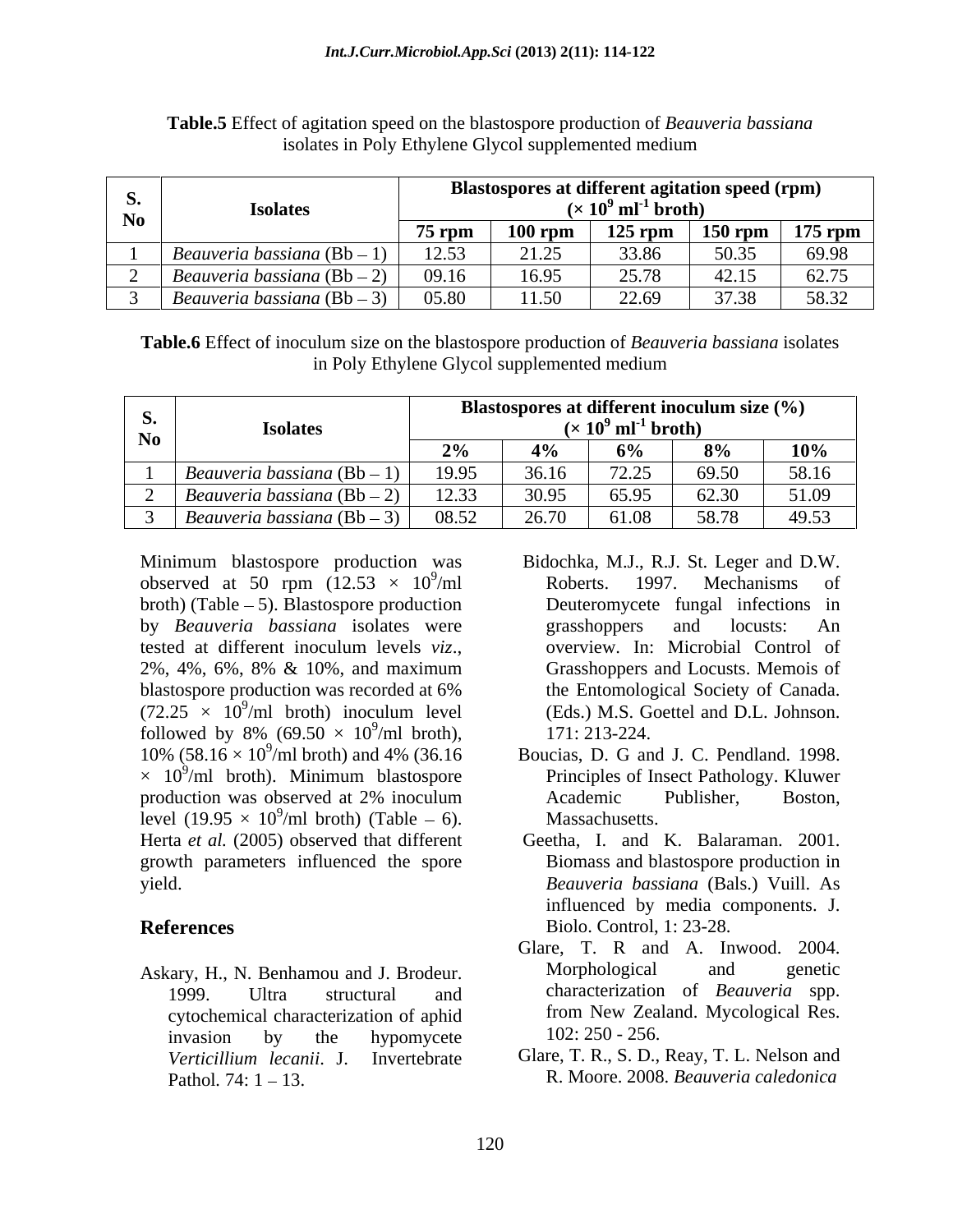forest beetles. Mycological Res. 112:

- Goettel, M. S., J. Eilenberg and T. Glare. Gilbert, K., Iatrou & S.S., Gill),
- Hajek, A. E., S. P. Wraight and J. D. liquid medium. Mycological Research,<br>Vandenberg. 2001. Control of 97: 1489-1494. - Exploitation of Filamentous Fungi:
- Technol. 48: 51-60. 254-263.
- Humphreys, A.M., P. Matewele, A.P.J. fed-batch culture. Mycol. Res., 92:
- Inch, J.M.M. and A.P.J. Trinci. 1987. General Microbiol., 133: 247-252.
- Jackson, M.A. 2007. The biotechnology Lane, B.S., A.P.J. Trinci and A.T. microbial biological control agents for industrial products. CRC Press, Boca Raton, pp. 533-543.
- is a naturally occurring pathogen of Jackson, M.A. and R.J. Bothast. 2007. 352-360. nitrogen ratio influence submerged- 2005. Entomopathogenic fungi and bioherbicide Colletotrichum truncatum their role in regulation of insect NRRL 13737. Appl. Environ. populations. In: Comprehensive Microbiol., 56: 3435-3438. Carbon concentration and carbon-to culture conidiation by the potential bioherbicide *Colletotrichum truncatum*  NRRL 13737. Appl. Environ.
	- Molecular Insect Science, (Eds. L.I., Jenkins, N.E. and C. Prior. 1993. Growth Amsterdam, pp. 361 405. *Metarhizium flavoviride* in a simple and formation of true conidia by liquid medium. Mycological Research, 97: 1489-1494.
	- arthropods using pathogenic fungi. In: Jin, X., G.E. Harman and A.G. Taylor. Pointing, S.B., Hyde, K.D. (Eds.), Bio 1991. Conidial biomass and Fungal Diversity Research Series No. *harzianum* produced at different 6. Fungal Diversity Press, Hongkong: medium water potentials. Biological pp. 309 – 347. control, 3: 237-243. 1991. Conidial biomass and dessication tolerance of *Trichoderma*
- Herta, S.D.S., R.D.S. Osmar., B. Debora., Jin, K. 2010. Carboxylate transporter gene L. Desouza and S.R. Carlos. 2005. JEN1 from the entomopathogenic Spore production of *Beauveria*  fungus *Beauveria bassiana* is involved *bassiana* from Agro industrial residues. Brazilian Archives of Biolo. *and Environmental Microbiology*, 76: in conidiation and virulence. *Applied*  254 263.
	- Trinci and A.T. Gillespie. 1989. S. Miranpuri. 2002. Beauveria Effects of water activity on *bassiana* and other entomopathogenic morphology, growth and blastospore fungi in the management of insect production of *Metarrhizium*  pests. In: Koul, O.,Dhaliwal, G.S. *anisopliae, Beauveria bassiana* and (Eds.), Microbial Biopesticides, vol. 2. *Paecilomyces farinoscus* in batch and Khachatourians, G.G., E. Valencia and G. S. Miranpuri. 2002. *Beauveria*  Harwood Academic Publishers, Reading, UK: pp.  $239 - 275$ .
	- 257-264. Kleepspies, R.G. and G. Zimmermann. Effects of water activity on growth and three strains of *Metarrhizium* sporulation of *Paecilomyces farinoscus* in liquid and solid media. J. submerged culture. Biocontrol Sci. 1992. Production of blastospores by three strains of *Metarrhizium anisopliae* (Metch.) Sork. In Technol., 2; 127-135.
	- of producing and stabilizing living, Gillespie. 1991. Influence of cultural insect and weed control. *In*: Hou, C.T., and blastospores of *Beauveria* Shaw, F.J. (Eds.) Biocatalysis and *bassiana* to the green leafhopper, biotechnology: functional foods and Nephotettix virescens. Mycol. Res., conditions on the virulence of conidia and blastospores of *Beauveria*  95: 829-833.